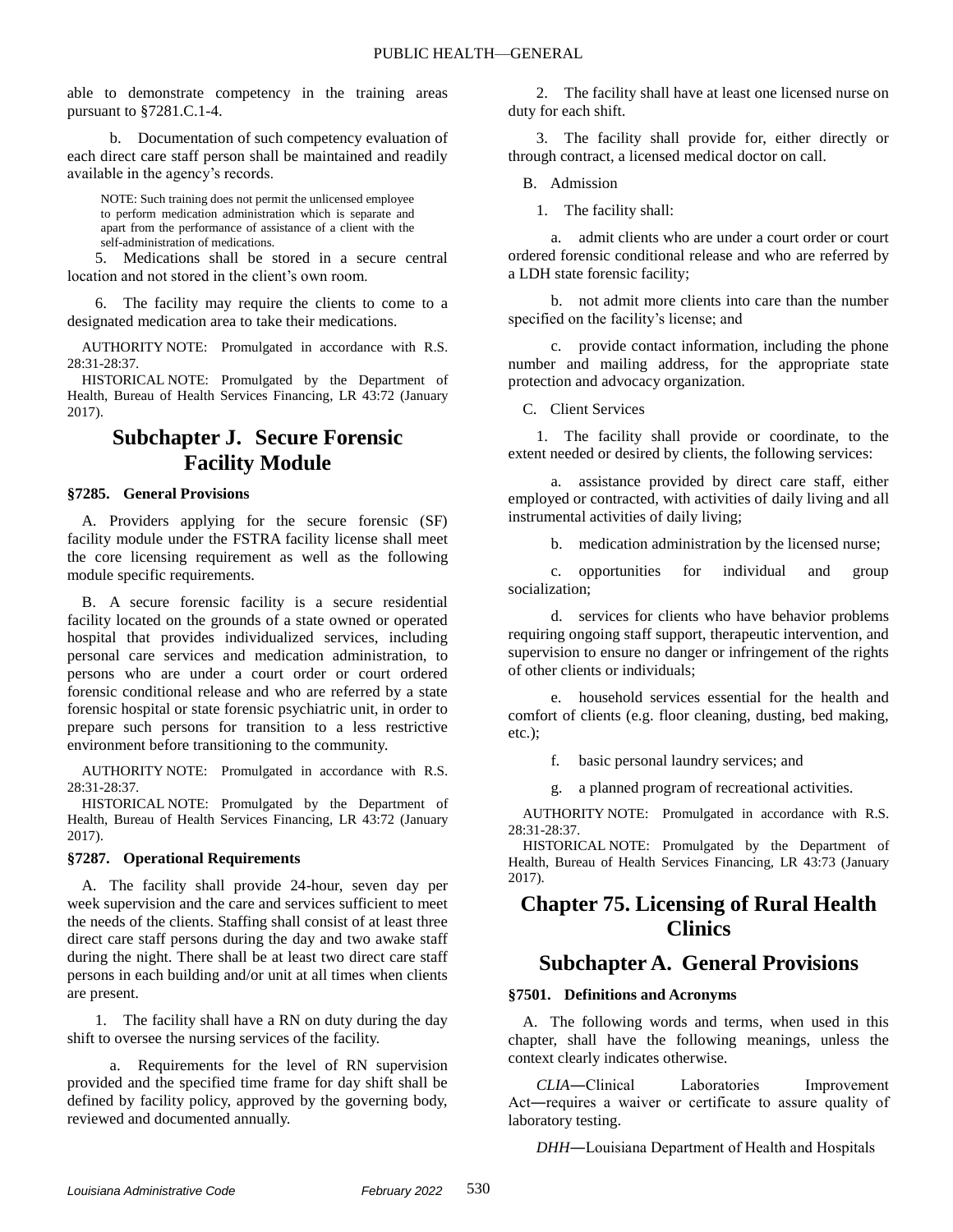*Division of Research and Development*―Office of Primary and Rural Health Care Unit in DHH.

*HCFA*―Health Care Financing Administration―federal regulatory agency for Medicaid, Medicare, and Child Health Insurance programs.

*HSS*―Health Standards Section in the Bureau of Health Services Financing of DHH.

*Midlevel Practitioner*―a certified nurse midwife, a certified nurse practitioner, or physician assistant.

*OMB*―Office of Management and Budget of the Executive Office of the President of the United States.

*OPH*―Office of Public Health in the Department of Health and Hospitals.

*OSFM*―Louisiana Office of State Fire Marshal.

*Primary Care*―services normally provided in a physician's office to diagnose, treat, or prevent illness or injury; and includes professional services provided by licensed professionals such as assessment, examination, approved laboratory services, and treatment services listed in §7519.

*Professional Services*―documented on-site visits at the clinic or in locations other than the clinic, such as the patient's home, for the purpose of providing professional level skilled services. *Professional Services* include physical assessment, any of the waived clinical laboratory tests and treatment/education for the illness diagnosed when provided by a qualified professional as defined below.

*Qualified Professionals*―one of the following professionals qualified to provide services:

a. Physician―Doctor of Medicine (MD);

b. Advanced Practice Registered Nurse (APRN);

c. Licensed Physician's Assistant (PA);

d. Licensed Social Worker―Licensed Clinical Social Worker (LCSW);

e. Licensed Clinical Psychologist (LP).

*Rural Area*―a non-metropolitan statistical area, as defined by the federal Office of Management and Budget and the Census Bureau/Population and Housing Unit Counts, which has a shortage of physicians and other health care providers as determined by the Department of Health and Hospitals.

*Rural Health Clinic (RHC)*―an outpatient primary care clinic seeking or possessing certification by the Health Care Financing Administration (HCFA) as a rural health clinic, which provides diagnosis and treatment to the public by a qualified mid-level practitioner and a licensed physician.

*Secretary―*secretary of the Department of Health and Hospitals.

*Standards of Practice*―standards developed and issued by Louisiana professional practices boards that govern health care and allied health professions. Duties and

delegation of duties by licensed/certified personnel shall be performed within the bounds of ethical and legal standards of practice. All patient care services must be provided in accordance with the orders of licensed and certified practitioners. Standards of practice pertinent to rural health clinic practice are listed in §7523 of this document.

*Waiver or Variance*―written permission granted by the HSS or DHH Secretary or his designee to a facility to operate out of compliance with a specific portion of the standards when it is determined that the health and safety of the patients will not be jeopardized.

AUTHORITY NOTE: Promulgated in accordance with R.S. 40:2197.

HISTORICAL NOTE: Promulgated by the Department of Health and Hospitals, Office of the Secretary, Bureau of Health Services Financing, LR 25:1846 (October 1999), amended LR 28:508 (March 2002).

### **§7503. Licensing**

A. General Provisions. Rural Health Clinics shall:

1. operate in accordance with rules, regulations and standards contained in this document;

2. meet and maintain compliance with all current DHH minimum licensing standards;

3. maintain a sufficient number of qualified professional personnel to provide services appropriate to level of care and the number of patients served; and

4. maintain at least \$500,000 of general liability insurance and \$500,000 of professional liability insurance and provide to DHH proof of insurance upon request;

5. The rural health clinic license shall be posted within public view in a conspicuous place within the facility.

B. Initial Licensing

1. Policies

a. All applications shall be original documents submitted to HSS in accordance with current procedures.

b. Incomplete applications will be closed and discarded 90 days from date of original submission of data. An application is not considered pending until the day a complete application has been received and approved.

c. Any misrepresentation or falsification of documentation will nullify the application and automatically restrict the applicant from participation in any programs licensed by HSS for at least one year.

d. Fees or payments for charges submitted to HSS shall be in the form of a company check, certified check or money order made payable to DHH and are non-refundable and non-transferable.

2. Procedures

a. Obtain a packet from HSS (packet is informational and current for approximately 90 days from date of purchase).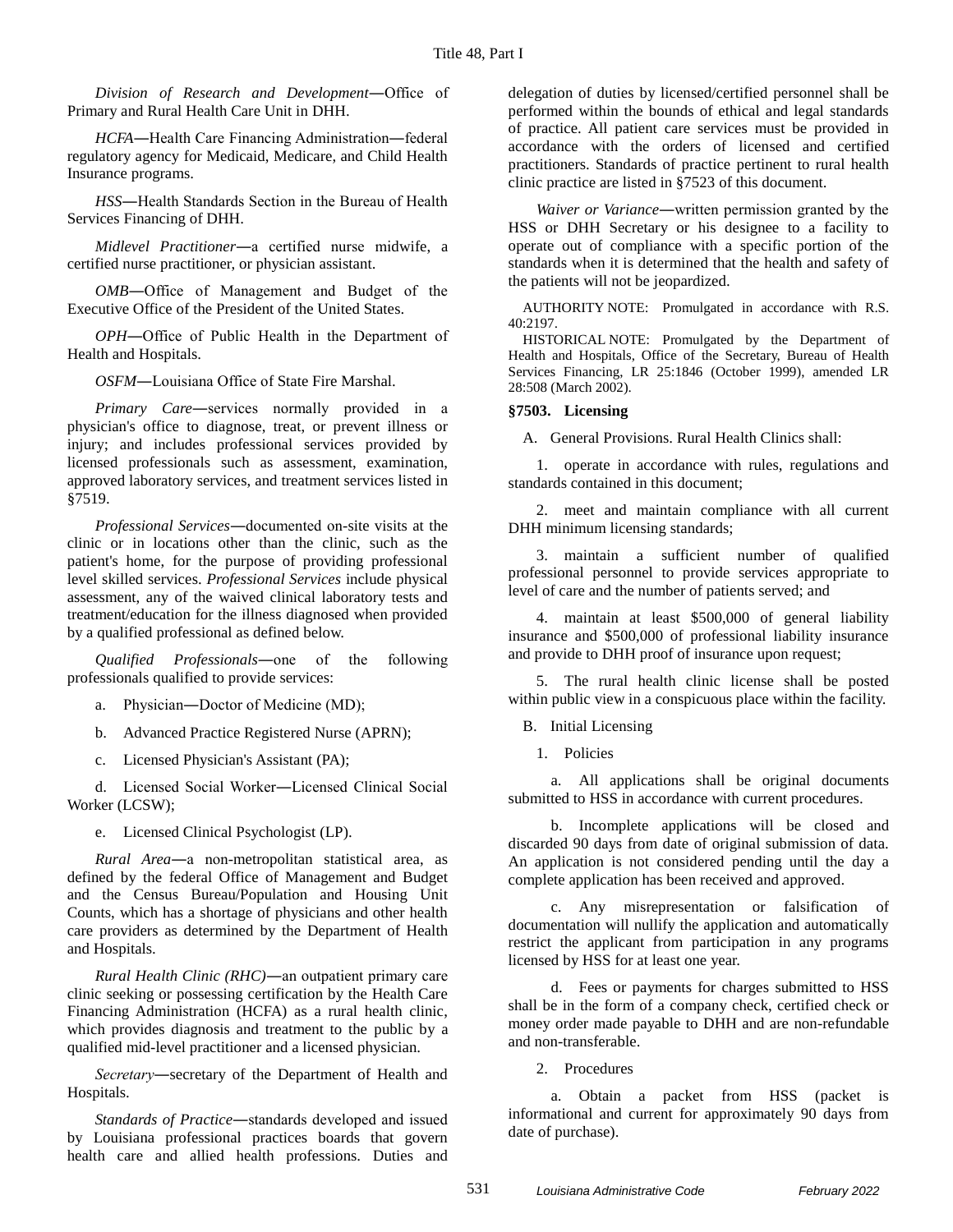b. Complete and submit an original rural health clinic licensing application.

c. Submit the appropriate licensing fee.

d. Submit the following documentation:

i. all documentation pertinent to the proposed location from the Division of Research and Development, Office of Primary and Rural Health Care Unit and dated within 30 days prior to application;

ii. written approval of site/building plans by DHH planning review section;

iii. required jurisdictional approvalsXlocal, state, and federal such as zoning, Fire Marshal, and sanitation;

iv. letter of intent which shall include:

(a). proposed operational hours;

(b). proposed target population including clinic location, service area, and pertinent demographics;

(c). copy of site plan and sketch of the floor plan of the building;

(d). proposed date to begin operation;

(e). services to be provided;

(f). relationships and/or agreements with other entities (hospitals, emergency transportation, etc.);

(g). other licenses, contracts with state, such as Community Care, Kid Med, managed care, etc.;

v. appropriate CLIA approval prior to any initial survey.

3. Survey. Prior to issuing an initial license, DHH/HSS will make a comprehensive on-site assessment to determine the capability of the facility to provide primary care services. A facility shall be operational prior to survey and must have seen at least five patients at the time of survey.

C. Types of License

1. Full, Unrestricted. This license type indicates that the facility is in full compliance with licensing standards, and is valid for one year unless revoked, suspended, or denied. The license is non-transferable.

2. Provisional. This license type is issued for a specific length of time in order to designate that the facility is not in full compliance with licensing standards. A provisional license may be issued for the following reasons:

a. any repeat violation;

b. serious violation during any survey or on-site visit;

c. isolated incidence of non-compliance that has the potential for serious harm if not corrected immediately; or

d. determination that the facility has potential for serious violation or potential harm due to personnel turnovers, ownership changes, management changes, etc.

D. Informal Dispute Resolution. Following each survey, the provider will have one opportunity to question citations of deficient practice through an informal dispute resolution process. Notice is sent with each statement of deficiencies and provides instructions on how to request the informal dispute resolution.

AUTHORITY NOTE: Promulgated in accordance with R.S. 46:153 and R.S. 40:2197.

HISTORICAL NOTE: Promulgated by the Department of Health and Hospitals, Office of the Secretary, Bureau of Health Services Financing, LR 25:1846 (October 1999), amended LR 28:508 (March 2002).

### **§7505. Denial, Revocation, or Non-Renewal of License**

A. The Secretary of DHH may deny an application for a license, refuse to renew a license or revoke a license when an investigation reveals that the applicant or licensee is not in conformance with or in violation of the provisions of R.S. 40:2197, provided that in all such cases, the Secretary shall furnish the applicant or licensee 30 calendar days written notice specifying the reasons for the action.

B. A rural health clinic license may be denied, revoked, or non-renewed for any of, but not limited to, the following reasons:

1. failure to meet any of the minimum standards, rules and regulations as prescribed under R.S. 40:2197;

2. conviction of a felony, as shown by a certified copy of the applicant's record of the court of conviction, or if the applicant is a firm or corporation, on any of its members or officers, or of the person designated to manage or supervise the facility; or if the supervisor of the facility is not reputable; or if the staff or a member of the staff is temperamentally or otherwise unsuited for the care of the patients in the facility. For the purposes of this Paragraph, *conviction of a felony* means and includes:

a. conviction of a criminal offense related to that person's involvement in any program under Medicare or Medicaid, since the inception of those programs;

b. conviction of a felony relating to violence, abuse and/or neglect of a person;

c. conviction of a felony related to the misappropriation of property belonging to another person;

3. failure to comply with all federal, state and local laws;

4. failure of the facility to protect patients/persons in the community from harmful actions of the clinic employees, including but not limited to:

- a. health;
- b. safety;
- c. coercion;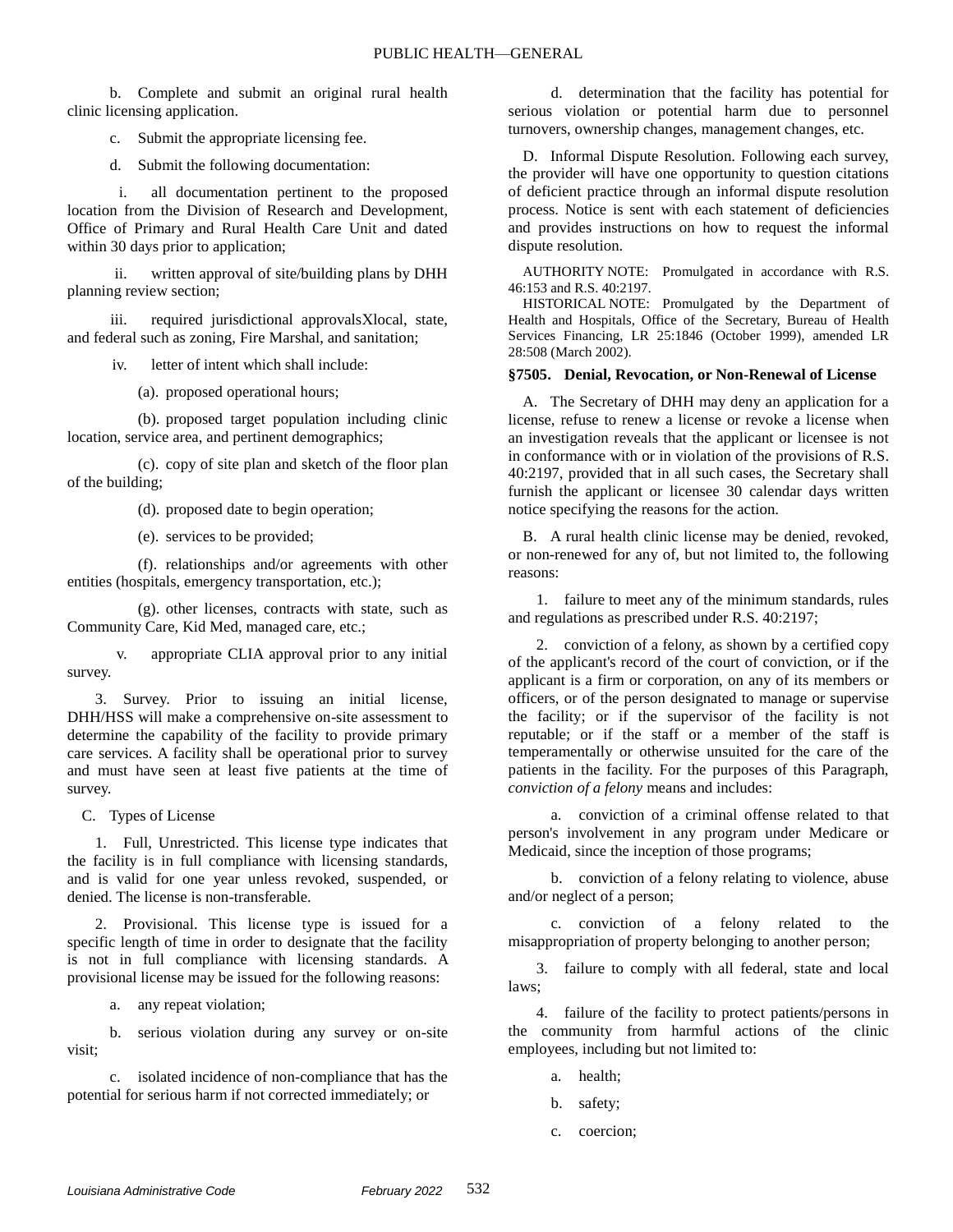d. threat;

e. intimidation;

f. solicitation; and

g. harassment;

5. failure to maintain adequate staff to provide necessary services to current active patients;

6. failure to employ qualified personnel;

7. failure to remain fully operational at all times for any reason other than a disaster;

8. failure to submit fees, including but not limited to, annual renewal fee at least 30 days prior to the license expiration date;

9. failure to allow entry to the rural health clinic or access to any requested records during any state or federal survey;

10. cruelty to patients.

C. Any involuntary termination, failure to renew, or voluntary termination of the facility's license to avoid adverse action will automatically prevent the facility, the facility owners, professional staff, administrative staff, family members and others as appropriate from applying for a RHC license, or from owning or working with a rural health clinic, for at least one year. Persons who own 5 percent or more of a facility are considered owners.

AUTHORITY NOTE: Promulgated in accordance with R.S. 46:153 and R.S. 40:2197.

HISTORICAL NOTE: Promulgated by the Department of Health and Hospitals, Office of the Secretary, Bureau of Health Services Financing, LR 25:1846 (October 1999), amended LR 28:508 (March 2002).

## **§7507. Changes/Reporting**

A. Data Submission. Information requests will be sent to the clinic by various offices of DHH or its contractors. All requests must be answered promptly and must be current at time of renewal or license will not be issued.

1. Each facility shall notify DHH/HSS if facility contracts to provide services under another program such as Community Care, Kid Med, managed care, etc.

2. Failure to return requested information shall result in adverse action including, but not limited to, sanctions, and/or revocation of license.

B. Notifications. The rural health clinic must notify HSS at least fifteen days prior to any operational changes. A license is non-transferable; therefore, invalid for any other location or owner except as originally issued. Any break in the operation of the facility will invalidate the license.

1. Change of Ownership. The following information must be submitted:

- a. certified copy of bill of sale;
- b. application reflecting changes; and

c. letter of intent, narrative explanation of changes.

2. Change of Address(Location). Submit the following information:

a. same zip code:

i. letter for approval by DHH/HSS;

ii. fire marshal's approval;

iii. fee to re-issue license; and

iv. copy of current license;

b. different zip code-site approval letter in addition to above requirements.

3. Change in Services. The following information must be submitted:

a. letter to file listing current services; additional/deleted services;

b. copy of license;

c. professional and management staffing changes; and

d. use of a contract mid-level practitioner instead of the employee for any period of time greater than 30 days.

AUTHORITY NOTE: Promulgated in accordance with R.S. 46:153 and R.S. 40:2197.

HISTORICAL NOTE: Promulgated by the Department of Health and Hospitals, Office of the Secretary, Bureau of Health Services Financing, LR 25:1846 (October 1999), amended LR 28:509 (March 2002).

## **§7509. Annual Licensing Renewal**

A. Department of Health and Hospital Responsibilities. It is the responsibility of DHH to:

1. send a letter of notification of license renewal to the facility approximately 45 days prior to expiration of the license;

2. conduct an annual survey to assure that the facility provides quality care and adheres to licensing requirements; and

3. make a determination and take appropriate action regarding licensing.

B. Rural Health Clinic Responsibilities. It is the responsibility of the RHC to:

1. notify DHH if the renewal letter is not received in a timely manner;

2. complete the licensing application and obtain and submit other required data; and

3. submit the appropriate license fee.

AUTHORITY NOTE: Promulgated in accordance with R.S. 46:153 and R.S. 40:2197.

HISTORICAL NOTE: Promulgated by the Department of Health and Hospitals, Office of the Secretary, Bureau of Health Services Financing, LR 25:1846 (October 1999), amended LR 28:509 (March 2002).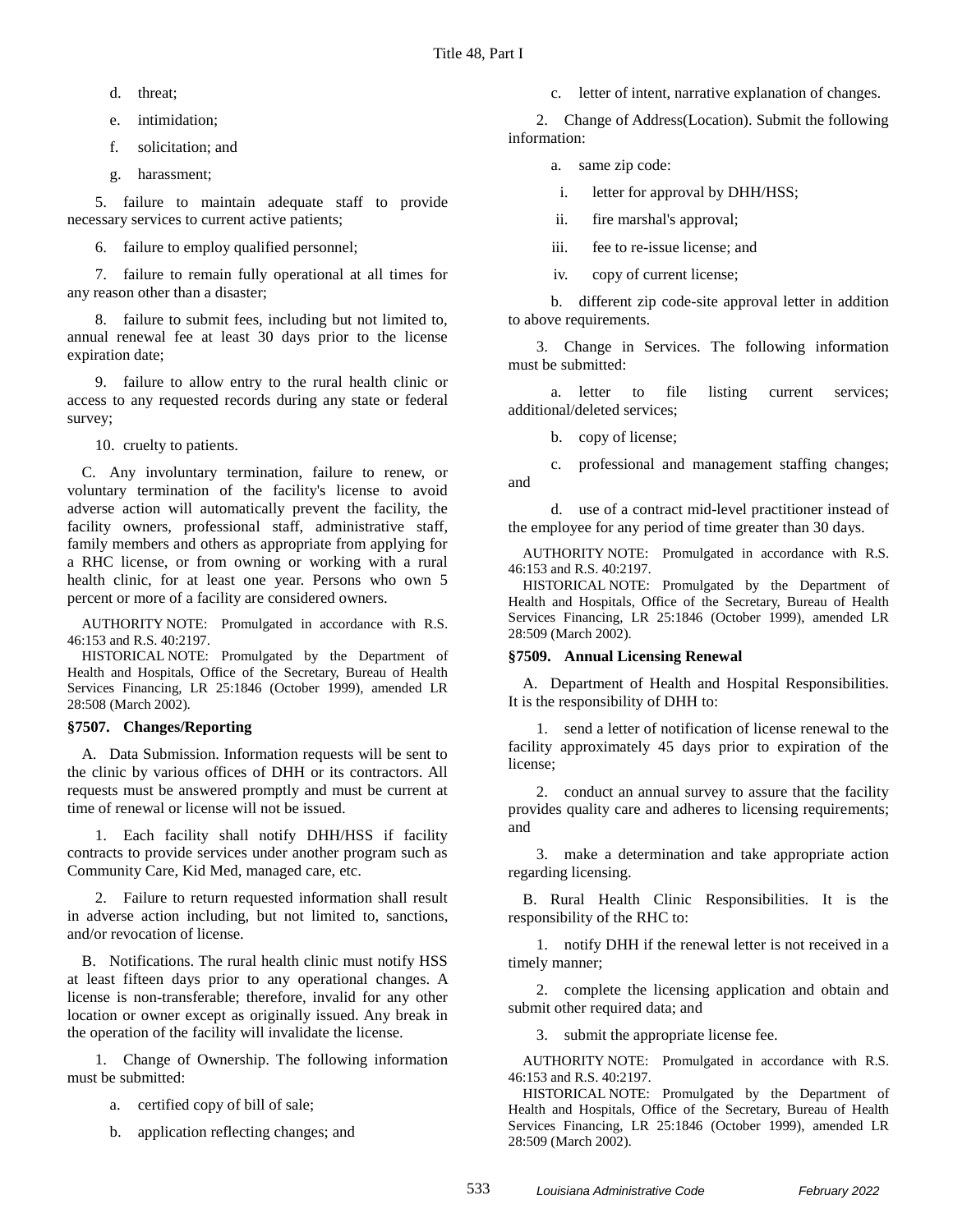#### **§7511. Notice and Appeal Procedures**

A. Administrative Appeal. In accordance with the Administrative Procedure Act, the facility may request an administrative appeal when notice is received of denial of initial license, denial of a license renewal or revocation of the license. The request for the administrative appeal must be submitted in writing to the Department of Health and Hospitals, Office of the Secretary, within 30 days of receipt of the notice of the adverse action.

AUTHORITY NOTE: Promulgated in accordance with R.S. 46:153 and R.S. 40:2197.

HISTORICAL NOTE: Promulgated by the Department of Health and Hospitals, Office of the Secretary, Bureau of Health Services Financing, LR 25:1846 (October 1999), amended LR 28:509 (March 2002).

#### **§7513. Complaint Procedures**

A. All complaints and appeals from complaints will be investigated by the HSS in accordance with Louisiana R.S. 40:2009.13 et. seq.

B. Deficiencies or violations noted during complaint investigations may result in adverse actions, sanctions, terminations, and/or require immediate or routine corrective action as determined by DHH.

AUTHORITY NOTE: Promulgated in accordance with R.S. 40:2197.

HISTORICAL NOTE: Promulgated by the Department of Health and Hospitals, Office of the Secretary, Bureau of Health Services Financing, LR 25:1848 (October 1999).

#### **§7515. Voluntary Cessation of Business**

A. Cessation of Business. If at any time the facility ceases to operate (regardless of length of time), the license shall be deemed invalid and shall be returned to DHH/HSS within five working days.

1. The agency owner is responsible for notifying DHH of the location of all records required to be maintained by the facility.

2. If the facility fails to surrender its license, the facility and its owners and administrative officers may be prohibited from operating for at least one year as a rural health clinic.

B. Expiration of License. Failure to renew a license prior to its expiration date shall result in non-renewal of the license.

AUTHORITY NOTE: Promulgated in accordance with R.S. 46:153 and R.S. 40:2197.

HISTORICAL NOTE: Promulgated by the Department of Health and Hospitals, Office of the Secretary, Bureau of Health Services Financing, LR 25:1846 (October 1999), amended LR 28:509 (March 2002).

#### **§7517. Personnel Qualifications/Responsibilities**

A. Responsibility. The administration is responsible for assuring that:

1. all staff members are aware of their job responsibilities and are capable of performing assigned tasks;

2. a facility's staffing is adequate to produce the desired treatment outcomes and must reflect the volume of the patients, patient acuity, and number of services provided;

3. a facility develop and utilize a specific process to determine appropriate staffing levels.

B. Qualification. All personnel shall be licensed in accordance with their respective professions and be either board certified or board eligible as required by their respective certifying organizations. In addition, a facility shall be responsible for verifying and monitoring that professional certified personnel maintain continuous license/certification.

1. Physician Services. The physician shall provide onsite supervision of the mid-level practitioner(s) as required by the payment source and professional boards or at least every other week. All rural health clinic records and care provided by a mid-level practitioner(s) shall be assessed by a physician on a periodic basis or as the situation dictates to assure proper treatment and progress toward positive patient outcomes.

a. Medical Director. The medical director shall be credentialed to provide primary care. He/she is responsible for providing the medical direction for the clinic's activities, consultation for and supervision of the mid-level practitioner. The Medical Director, in conjunction with the mid-level practitioner, participates in the development and periodic review of the clinic's policies and services. He/She periodically reviews the patient records, issues medical orders and provides medical care services to the rural health clinic patients.

b. Other. Licensed physician credentialed to provide services provided as part of the rural health clinic services.

2. Mid-level Practitioner. The mid-level practitioner shall be appropriately licensed and credentialed as either an advanced practice registered nurse (family nurse practitioner) or physician's assistant. The mid-level practitioner(s) shall be required to maintain Advanced Cardiac Life Support (ACLS) certification to assure his/her proficiency in accepted standards of emergency care. If a facility has a current written agreement with an advanced life support provider, who can provide care within 10 minutes, then the mid-level practitioner and/or physician are exempt from this required certification.

a. Waivers will not be accepted for a mid-level practitioner.

b. Mid-level practitioners may be contracted to fulfill staffing requirements for 120 days each calendar year (January 1-December 31) with no accrual of days from year to year.

3. Support Staff. The facility should be adequately staffed to provide necessary support to the professionals. Additional staff may include pharmacists, administrators, managers, and clerical and medical records personnel.

C. Governing Body. All owners of a Rural Health Clinic shall be disclosed. Ownership of five percent or more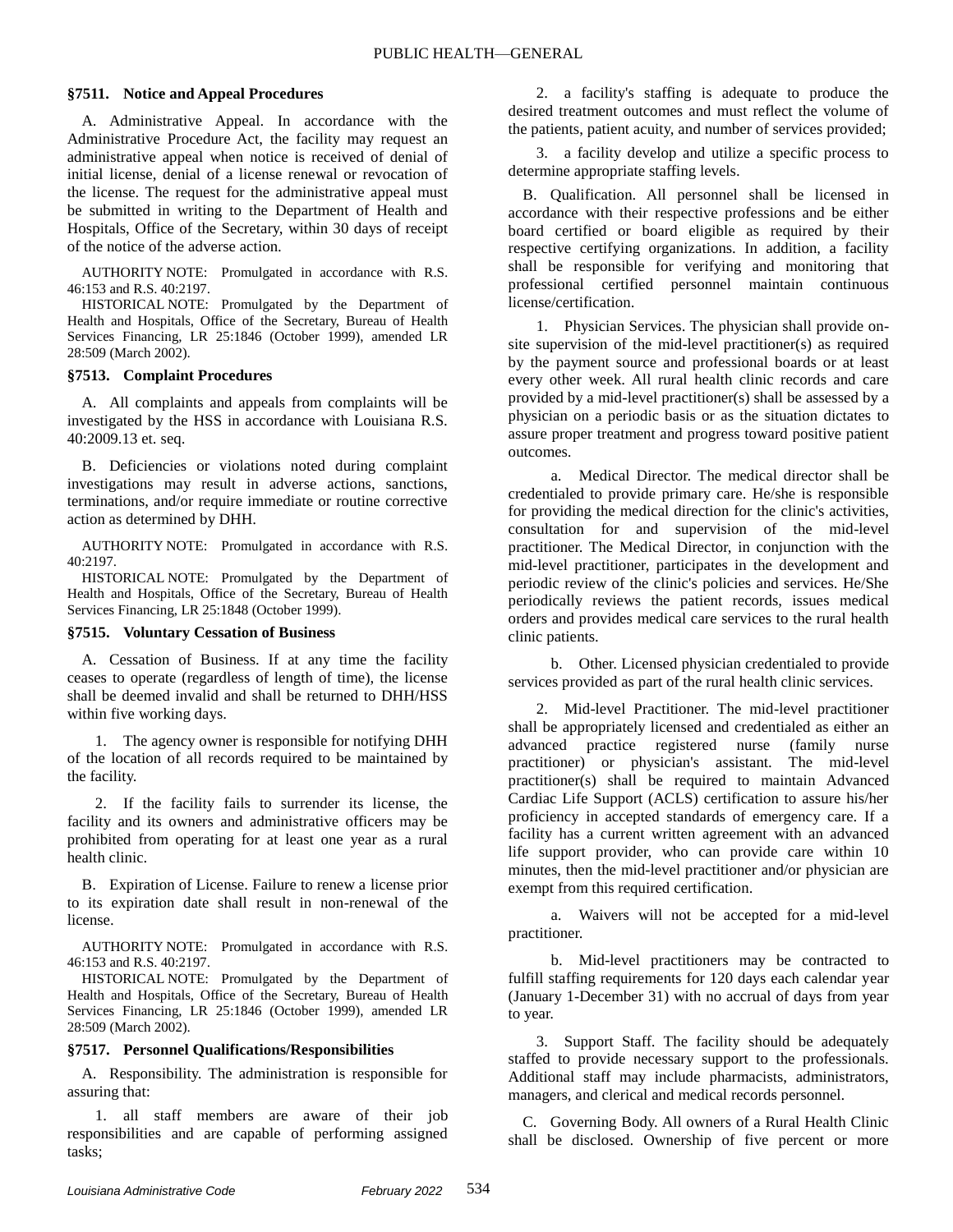constitutes ownership. In the case of a corporation, members of the board of directors must be identified and minutes of the board meetings shall be made available to DHH/HSS. The board shall meet at least once a year.

AUTHORITY NOTE: Promulgated in accordance with R.S. 46:153 and R.S. 40:2197.

HISTORICAL NOTE: Promulgated by the Department of Health and Hospitals, Office of the Secretary, Bureau of Health Services Financing, LR 25:1846 (October 1999), amended LR 28:509 (March 2002).

#### **§7519. Services**

A. Preventive Services

1. Health. Community-wide immunization efforts; wellness/fitness programs; educational programs; and health screening shall be provided.

2. Dental. Educational information and a current list of local dental providers shall be available.

B. Diagnostic Services. The clinic must have the capacity to evaluate and make initial diagnoses on-site in order to refer the patient to the appropriate facility for treatment and/or more definitive diagnoses. RHCs shall, as a minimum, provide basic laboratory services essential to the immediate diagnosis and treatment of the patient. This includes:

1. chemical examinations of urine by stick or tablet method, or both (including urine ketones);

- 2. hemoglobin or hematocrit;
- 3. blood glucose;
- 4. examination of stool specimens for occult blood;
- 5. pregnancy tests; and

6. primary culturing for transmittal to a certified laboratory.

C. Treatment Services

1. Primary Care. The clinic shall provide primary care services, as defined in §7501 to all citizens of the community. Required primary care components include:

a. prevention of illness, education in wellness and preventive measures;

- b. assessment and physical examination; and
- c. diagnosis and treatment.

2. Emergency Care. The clinic shall maintain emergency equipment, medications and personnel to provide pre-hospital advanced cardiac life support until emergency transportation can arrive and assume care of those in need of services.

a. Facilities within ten minutes of Advanced Life Support (ALS) services may opt to have written agreement with a provider to provide services in lieu of certain equipment such as defibrillators and monitors, but must have equipment required for Basic Life Support.

b. All facilities shall have written agreement with emergency transportation provider to transport to the nearest hospital.

3. Contracted Treatment Services. Written agreements with full-service hospitals and credentialed practitioner(s) for specialty care must be current, clearly written, and reviewed annually. The facility retains responsibility for all medical care provided until the patient is referred to or admitted into another facility. Agreements must be signed and dated by all parties.

D. Miscellaneous Services

1. Family Services. The Rural Health Clinic shall maintain a current list of local/nearest support organizations and assist (whenever necessary) with accessing those entities. Examples of services that may be listed by the clinic shall include such organizations as the Public Health Unit, Office of Family Support, school clinics, hospices agencies, home health agencies, American Cancer Society, and services for substance abuse and mental illness.

2. Coordination of services for complex cases is the responsibility of the RHC professional staff.

AUTHORITY NOTE: Promulgated in accordance with R.S. 46:153 and R.S. 40:2197.

HISTORICAL NOTE: Promulgated by the Department of Health and Hospitals, Office of the Secretary, Bureau of Health Services Financing, LR 25:1846 (October 1999), amended LR 28:509 (March 2002).

#### **§7521. Agency Operations**

A. Municipals. A facility shall function as a community resource for all citizens of the service area and shall promote improvement of the health of the entire community by providing educational opportunities where feasible, resource lists for referrals, assistance with accessing other resources, wellness programs, and participation in community efforts to promote health and safety. A facility shall demonstrate the following.

1. Telemedicine Capacity/Resource. Computer access is recommended.

2. Emergency Preparedness. A facility shall:

a. maintain a disaster plan appropriate to region and community;

b. have facility protocols for medical and nonmedical emergencies;

c. maintain emergency supplies to provide basic emergency care in the case of a disaster in the community; and

d. participate in the development of local community disaster plan.

B. Agreements. Written agreements shall be clearly worded, dated, reviewed and signed by all parties. All agreements shall be updated as needed to reflect any changes in relationships, provision of services, or other pertinent information.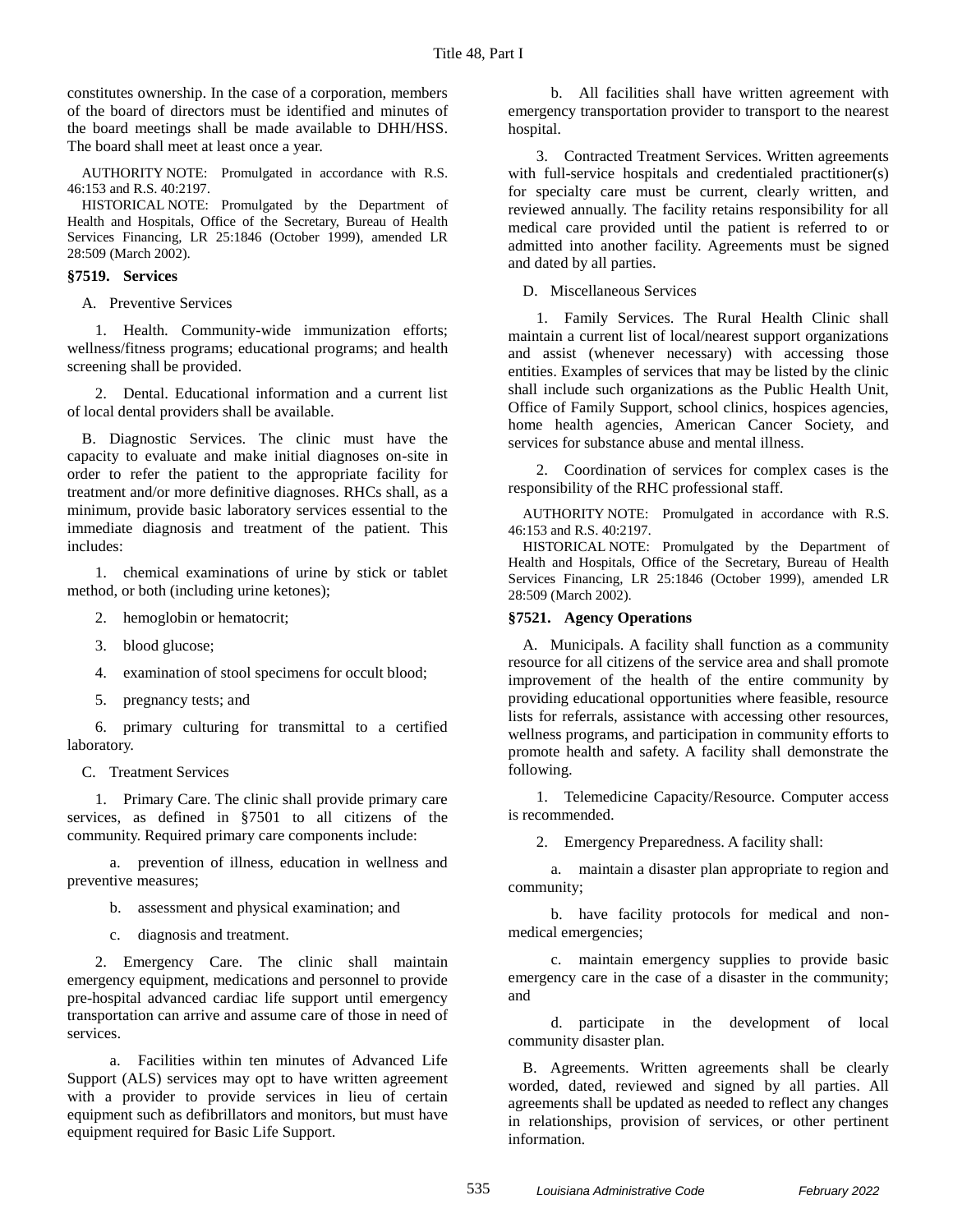C. Operation Hours. A facility shall provide:

1. primary care services at least 36 hours per week. For rural health clinics located in parishes designated as priority access, mobile units and RHC's with low caseloads, the Department may waive such requirement if:

a. the RHC demonstrates to the satisfaction of the Health Standards Section of DHH that by providing primary care services less than 36 hours per week, patients are not denied access to care;

b. the Department determines that a waiver of the requirement will not endanger the health or safety of patients needing RHC services; and

c. a waiver granted by the Department is subject to annual review;

2. on-call qualified professional assistance for 24 hours per day, seven days per week;

3. appropriately qualified professional staff on duty during all hours of operation. Failure to do so will result in immediate adverse action.

AUTHORITY NOTE: Promulgated in accordance with R.S. 46:153 and R.S. 40:2197.

HISTORICAL NOTE: Promulgated by the Department of Health and Hospitals, Office of the Secretary, Bureau of Health Services Financing, LR 25:1846 (October 1999), amended LR 28:510 (March 2002).

#### **§7523. Procedural Standards**

A. The following processes are required for rural health clinics in Louisiana:

1. Access to Care. Rural health clinics shall:

a. be in compliance with R.S. 40:2007 if the RHC is located within another health care provider;

b. be located away from metropolitan areas;

c. provide services to all citizens of the community across all life cycles;

d. provide service delivery to accommodate the majority of residents of the community; and

e. provide professional coverage as required by §7517 and §7519.C.

2. Patient Assessment. Documentation of an assessment shall include:

a. comprehensive scope of information with updates as indicated by changes in the patient's status;

b. physical examination and medical history, that identifies the patient's condition and care needs, and an estimate of his/her continuing care needs;

c. indicators that identify the need for further assessment/treatment such as the signs/symptoms of substance abuse, which requires a substance abuse assessment be included as part of the mental status evaluation; and

d. pertinent and comprehensive information relative to the reason for the encounter.

3. Care Planning. The plan of care shall be based upon the needs documented in the assessment and may be generic if original assessment and physical examination indicates the patient is generally healthy. The plan of care shall be modified to reflect any changes in the patient's condition.

4. Continuity of Care. The clinic staff shall:

a. provide orderly and efficient transition between levels of care without duplication or disruption of services;

b. provide post-hospitalization care based on the hospital's discharge assessment, possibly a Uniform Needs Assessment Instrument (UNAI), but includes at least a description of the patient's functional status, nursing and/or other care requirements, and the availability of family/care givers;

c. update comprehensive care plan as indicated and provide clinic services as indicated in the plan of care;

d. coordinate care and treatment interventions by all relevant disciplines;

e. evaluate progress and adjust actual care as needed to achieve progress.

5. Infection Control. A facility shall maintain a written and dated effective infection control program that protects the patients and staff from infections and communicable diseases.

6. Information Management. A facility shall maintain a record keeping system to communicate and measure clinic performance to assure that patient needs are documented and met. This system shall include accurate documentation of a patient visit for quality assessment and performance improvement purposes. The facility shall ensure the integrity, effectiveness, confidentiality, and security of the facility's data system.

7. Clinical Protocols. Written clinical protocols shall be established between mid-level practitioner(s) and the physician and the treatment(s) of choice shall be easy to identify.

8. The facility must have a grievance process and must indicate who the patient can contact to express a grievance. Records of all grievances, steps taken to investigate, and results of interventions must be available to surveyors upon request.

AUTHORITY NOTE: Promulgated in accordance with R.S. 46:153 and R.S. 40:2197.

HISTORICAL NOTE: Promulgated by the Department of Health and Hospitals, Office of the Secretary, Bureau of Health Services Financing, LR 25:1846 (October 1999), amended LR 28:510 (March 2002).

#### **§7525. Record Keeping**

A. Medical Records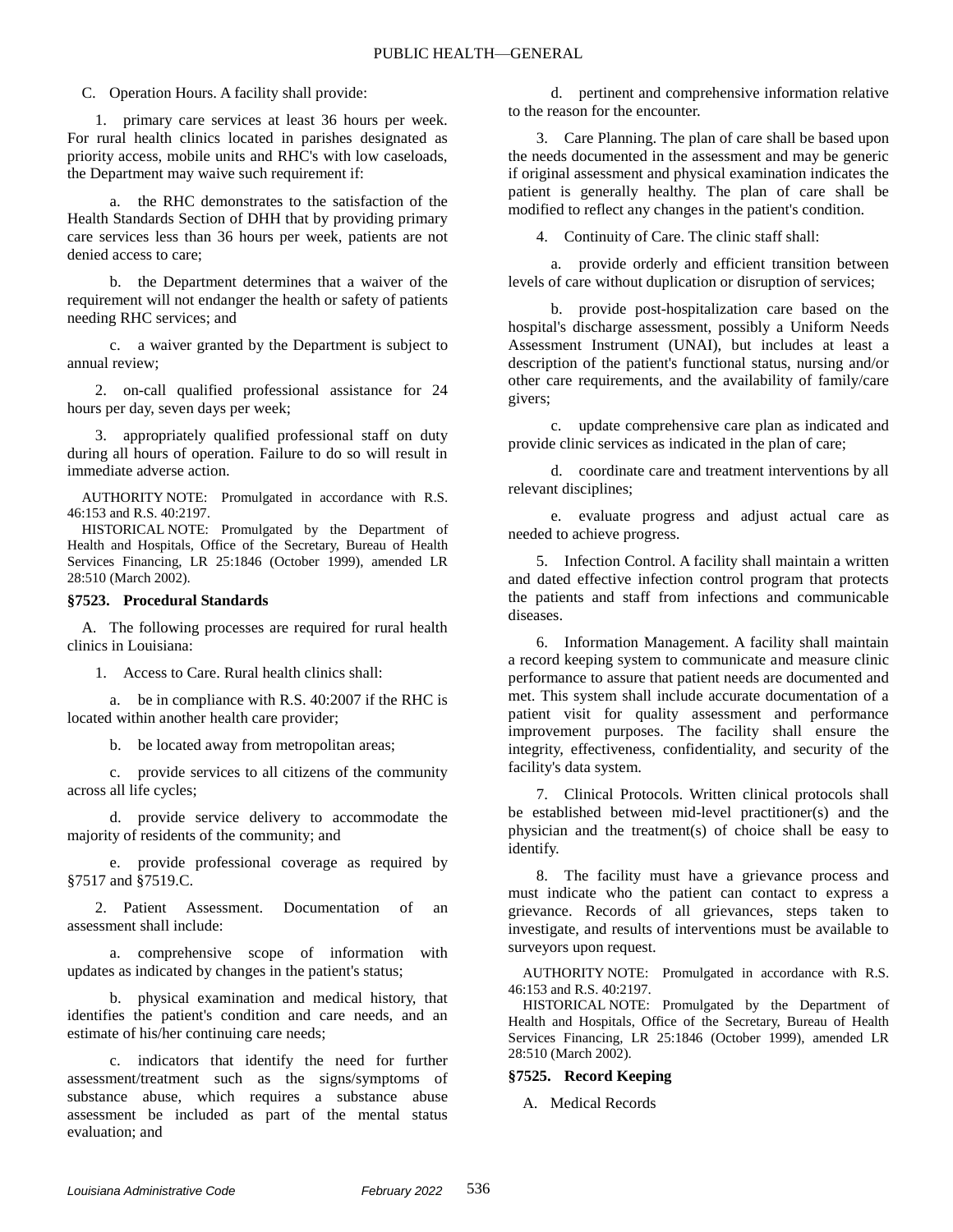1. Identifying Information. The patient identification information such as name or ID number must appear on each page.

2. Entry Identification. Entries must be dated, signed, and credentials identified (MD, RN, etc.).

3. Contents. Each patient record must contain the following:

a. personal/biographical data including full name, age, sex, address, employer, home and work telephone numbers, and marital status;

b. next of kin or contact person;

c. pertinent medical history/information.

4. Storage. All medical records shall be protected from theft, fire, and unauthorized use. Open shelving may be utilized only when the patients/visitors do not have access to the storage area. Closed records must be maintained by the facility or its designee in accordance with the following:

a. a minimum of seven years from the date of last entry. After two years, records may be maintained electronically;

b. until the age of majority, plus seven years in the case of children or adolescents.

B. Facility Records. A facility must maintain records of credentials and other evidence that facility is in compliance with current standards of practice and licensing standards as listed below:

- 1. personnel records;
- 2. advisory board meeting minutes;
- 3. policies/procedures with annual approvals;
- 4. governing board meeting minutes; and
- 5. proof of hours worked for professional employees.

AUTHORITY NOTE: Promulgated in accordance with R.S. 40:2197.

HISTORICAL NOTE: Promulgated by the Department of Health and Hospitals, Office of the Secretary, Bureau of Health Services Financing, LR 25:1850 (October 1999).

## **§7529. Quality Assurance**

A. Definitions

*Scope of Care/Services*―a facility shall delineate their scope of practice to include:

a. the range of services provided, including conditions prevented, managed, or treated;

- b. treatments and/or procedures provided;
	- c. patient populations served;
	- d. hours when care or services are provided; and,

e. types of professional disciplines and/or specialists providing services.

*Evaluation*―the review and assessment of the quality and appropriateness is an important aspect of care. The review and assessment is designed to identify problems and develop procedures to prevent and resolve the problems.

*Important Aspects of Care*―clinical activities that involve a high volume of patients, that entail a high degree of risk for patients, or that tend to produce problems for staff or the patients are deemed most important for purposes of monitoring and evaluation.

*Monitoring*―a process of surveillance, and/or auditing to identify systemic or localized problem area(s) where improvement may be indicated.

*Performance Indicators*―the measurement tool used to monitor and evaluate the facility's quality of management, clinical services, and support functions.

*Pursuit of Opportunity to Further Improve Care*―applies pro-active efforts to identify and implement improvements.

*Quality Improvement*―a management led and patient focused systematic method of improving systems and processes. Its basis is a statistical process control.

*Quality of Patient Care*―the degree to which patient care services increase the probability of desired patient outcomes and reduce the probability of undesired outcomes.

B. Process

1. Utilization Review. At least 10 percent of all encounters shall be reviewed quarterly by the medical director and/or physician member of the advisory board.

2. Internal Evaluation. Facility shall develop and conduct an annual internal evaluation process to provide necessary data to formulate a plan for continuous quality improvement/quality assurance.

3. Quality Assurance/Continuous Quality Improvement. The facility shall have ongoing programs to assure that the overall function of the clinic is in compliance with federal, state, and local laws, and is meeting the needs of the citizens of the area, as well as attaining the goals and objectives developed from the mission statement established by the facility.

4. Quality Improvement Program. The facility shall have a written quality improvement program that addresses at least the following elements:

a. facility philosophy/mission/goals/objectives/

scope of care/services;

b. personnel roles/responsibilities/physician supervision/nurse practitioner, credentialing/re-credentialing policy/procedures/annual review/evaluation and drug policy and procedures;

c. important aspects of care/quality of care studies;

d. performance indicators relative to, but not limited to, identified problem areas of the clinic or healthy outcomes;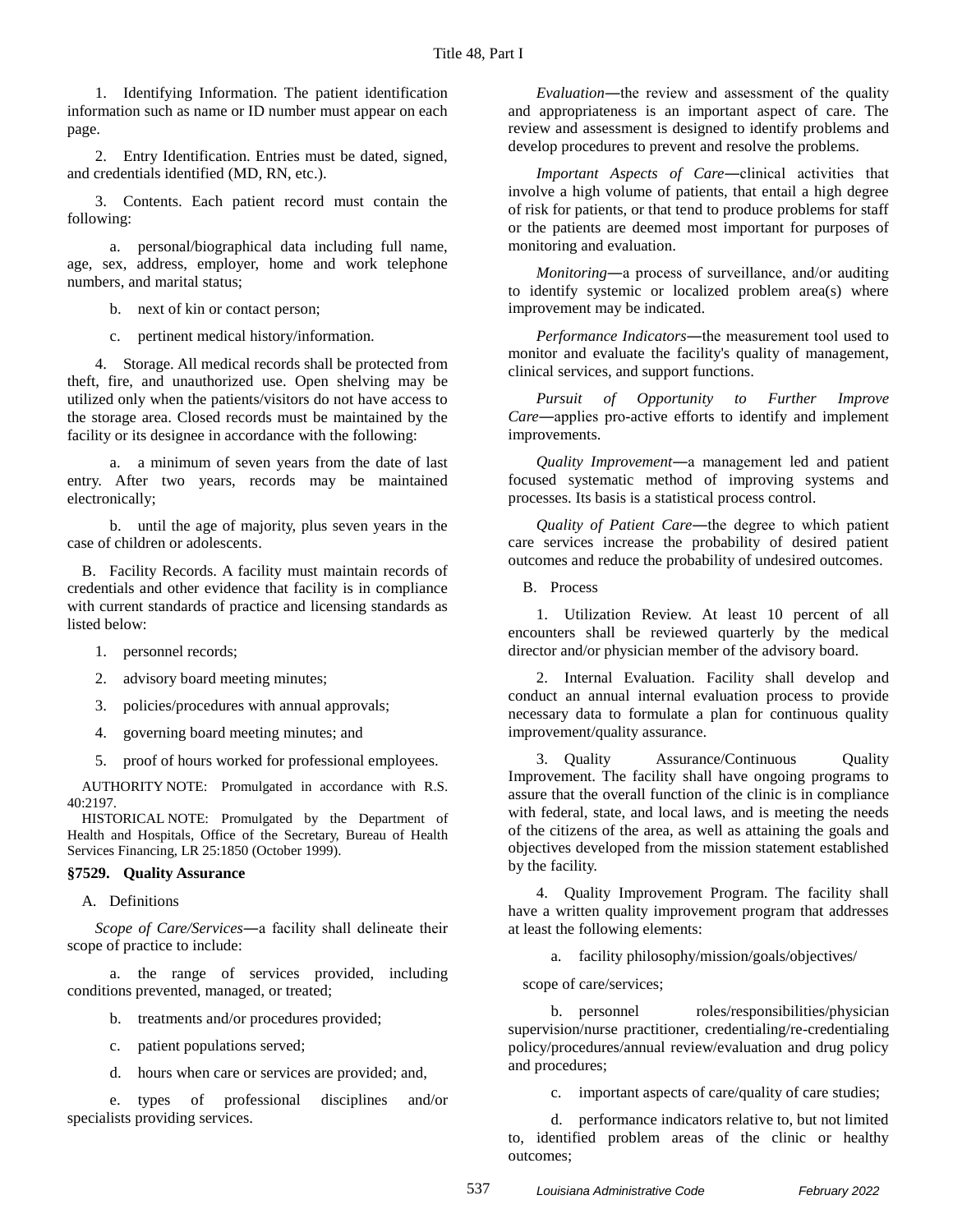e. monitoring and evaluation procedures/ documentation of findings;

f. patients' rights, responsibilities, grievance and appeal policies/procedures;

g. utilization review/medical records audit; and

h. patient satisfaction surveys.

5. Systemic Quality Improvements. A facility shall:

a. participate in a continuous effort to improve its performance;

b. focus on improving patient outcomes and patient satisfaction;

c. have objective measures to allow tracking of performance over time to ensure that improvements are sustained;

d. develop/adopt quality indicators that are predictive of desired outcomes or are outcomes that can be measured, analyzed and tracked;

e. identify its own measure of performance for the activities it identifies as priorities in quality assessment and performance improvement strategy;

f. conduct distinct successful improvement activities proportionately to the scope and complexity of the clinic operations;

g. immediately correct problems that are identified through its quality assessment and improvement program that actually or potentially affect the health and safety of the patients;

h. make an aggressive and continuous effort to improve overall performance of clinic and personnel; and

i. use the process of improvement (identification of patient care and service components; application of performance measures; and continuous use of a method of data collection and evaluation) to identify or trigger further opportunities for improvement.

AUTHORITY NOTE: Promulgated in accordance with R.S. 40:2197.

HISTORICAL NOTE: Promulgated by the Department of Health and Hospitals, Office of the Secretary, Bureau of Health Services Financing, LR 25:1851 (October 1999).

#### **§7531. Patient's Rights and Responsibilities**

A. The facility shall provide education to personnel regarding patient rights during orientation at least annually, and post a copy of the patient's rights in a conspicuous place.

1. Patients of Rural Health Clinics shall have the right to:

a. be treated equally and receive care without regard to age, sex, religion, race or creed;

b. receive care that is not determined by patient's ability to pay for service;

c. confidentiality of his/her clinical records;

d. be informed of all costs and expected payment from other resources;

e. be treated with respect for the individual patient's comfort, dignity and privacy;

f. be informed of his/her rights in advance of care being provided;

g. access information contained in his/her clinical records within a reasonable time frame;

h. make decisions regarding his/her care;

i. formulate advance directives and have staff/ practitioners to comply with those directives;

j. maintain personal privacy and receive care in a safe setting; and

k. be free from verbal or physical abuse or harassment from staff.

2. Patients of Rural Health Clinics are responsible for:

a. providing, to the extent possible, information needed by professional staff in caring for the patient;

b. following instructions and guidelines given by those providing health care services.

AUTHORITY NOTE: Promulgated in accordance with R.S. 40:2197.

HISTORICAL NOTE: Promulgated by the Department of Health and Hospitals, Office of the Secretary, Bureau of Health Services Financing, LR 25:1852 (October 1999).

## **§7533. Advisory Committee**

A. All members of the advisory committee shall be designated in writing and approved by the governing board. The advisory committee shall be composed of two medical professionals, and at least one consumer of services, not employed by the facility. However, facility staff should attend meetings.

1. Qualifications

a. Medical professionals may be any Louisiana licensed health care professional, including but not limited to, medical doctor, registered nurse, board certified social worker, pharmacist, or physical therapist.

b. Consumers must be members of the local community, over 21 years of age, and not affiliated by employment, family, finance or contract with the facility or its owners.

2. Responsibilities. The Advisory Committee shall:

a. meet annually to review the facility's mission/philosophy, operations, finances, policies and planned activities to assure that the facility is improving access and health care to the community; and

b. provide suggestions regarding facility changes based upon community needs, growth, and support.

AUTHORITY NOTE: Promulgated in accordance with R.S. 46:153 and R.S. 40:2197, and Title XIX of the Social Security Act.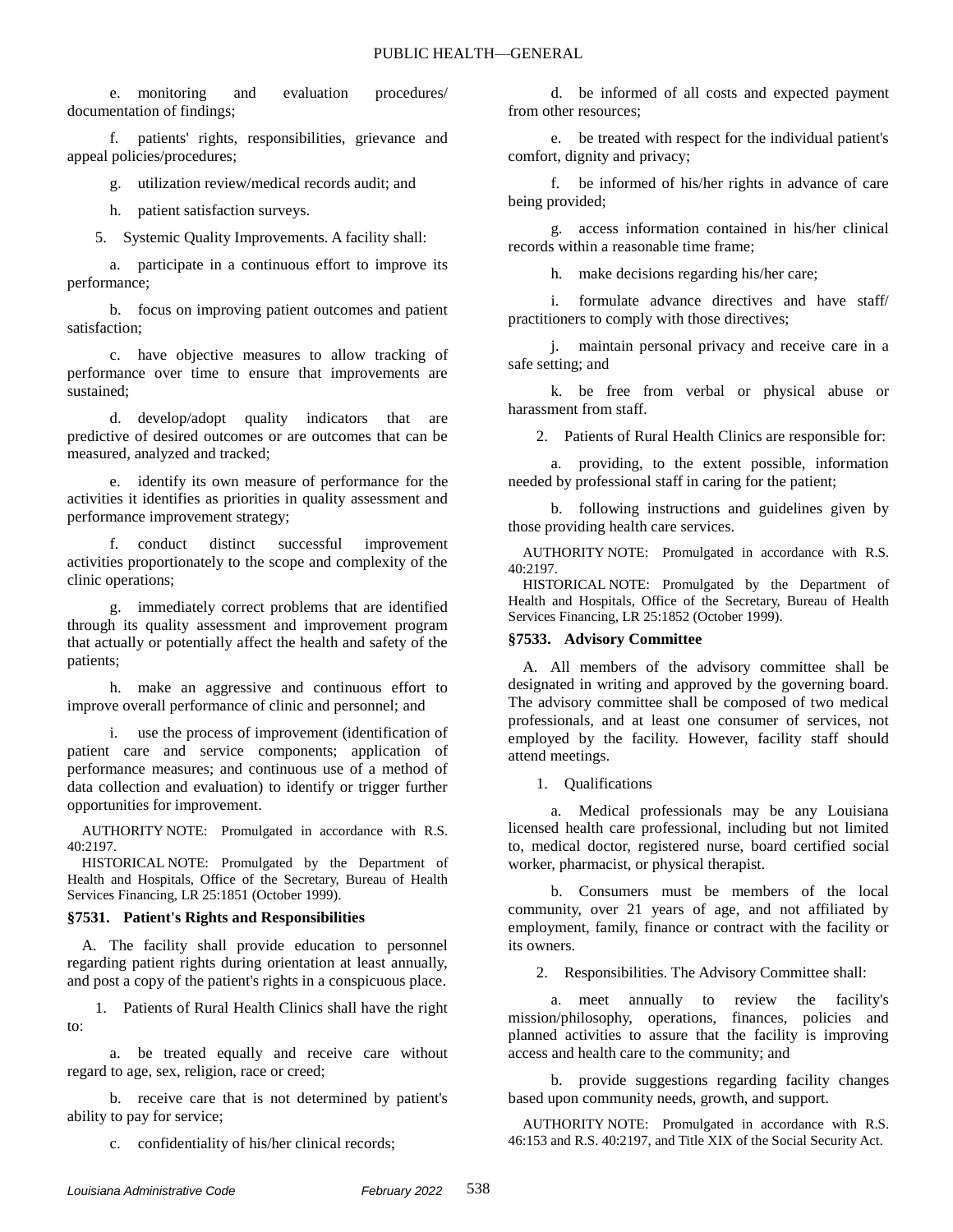HISTORICAL NOTE: Promulgated by the Department of Health and Hospitals, Office of the Secretary, Bureau of Health Services Financing, LR 25:1846 (October 1999), amended LR 28:510 (March 2002).

#### **§7535. Physical Environment**

A. Occupancy. The facility shall have written approval from the appropriate agency to verify compliance with Office of the State Fire Marshal.

B. Safety. The following are fundamental to the effective management of a facility:

1. preventing, reporting and correcting threatening situations, equipment failures, and actual incidents that involve injury or damage to property;

2. proper safety management;

3. emergency preparedness;

4. proper storage and disposal of trash and medical waste;

5. proper temperature control, light and ventilation;

6. proper storage of drugs and cleaning material; and

7. clean and free of hazards;

a. bathrooms shall be vented to outside and have adequate soap, hand towels and hot water to promote infection control;

b. general appearance of facility shall be neat and clean;

8. exits shall not be obstructed and facility shall have:

a. a minimum of two exits spaced as widely apart as possible;

b. exit doors that are at least 34 inches wide but less than 48 inches;

c. exit corridors that are at least 44 inches wide and do not pass through a storage room, mechanical room, or kitchen;

d. clearly marked exits and exit pathways with exit signs and arrows;

e. adequate light at all times. If the facility is occupied at night, all exit signs must be internally lighted and corridors must have emergency light units;

f. doors which can be opened from inside the room or area without a key or special knowledge; and

g. exit signs over each exit door and also at every corridor junction. At least one exit sign must be visible from any location in the building;

9. locks:

a. no door equipped with a self closure device (except entry/exit doors) may ever be blocked open;

b. every lock must be operable from inside the room or area;

10. miscellaneous:

a. the facility shall have one fire extinguisher (minimum size 2A) for each 1500 square feet. It must be inspected and tagged annually; and, the gauge must show in the white, green, or "overcharged" areas. It may be Type A or Type ABC;

b. Any storage room over 50 square feet must have an automatic door closure device. No flammable liquids (such as gasoline, diesel, etc.) may be stored inside the facility. However, alcohol and cleaning supplies are allowed in reasonable quantities;

c. any compressed gas cylinder, regardless of type and/or amount of contents, must be on a rack or chained to avoid tipping;

d. at a minimum a fire wall rated for one hour must separate the facility from any other occupied area. Criteria for the wall include:

i. one layer of 5/8 inch fire code sheetrock or other limited or non-combustible material on each side;

ii. separation wall must extend completely to the roof deck with no unsealed penetrations or holes;

iii. one and 3/4 inch doors (if doors are present) must be solid core with automatic self-closure device.

AUTHORITY NOTE: Promulgated in accordance with R.S. 40:2197.

HISTORICAL NOTE: Promulgated by the Department of Health and Hospitals, Office of the Secretary, Bureau of Health Services Financing, LR 25:1852 (October 1999).

# **Chapter 76. Medicare Rural Hospital Flexibility Program (MRHF)**

## **Subchapter A. Critical Access Hospitals**

## **§7601. Definitions**

A. The following word and terms, when used in this Chapter 76 shall have the following meanings, unless the context clearly indicates otherwise.

*BPCRH*―Department of Health and Hospital, Office of the Secretary, Bureau of Primary Care and Rural Health.

*CAH*―Critical Access Hospital.

*CMS*―Centers for Medicare and Medicaid Services*.*

*EACH/RPCH*―Essential Access Community Hospital/Rural Primary Care Hospital―a limited service rural hospital program.

*EMS*―Emergency Medical Services.

*Health Care Network*―an organization consisting of at least one CAH and one acute care hospital with agreements for patient referrals, emergency/non-emergency transportation and other services as feasible.

*HPSA*―Health Professional Shortage Area.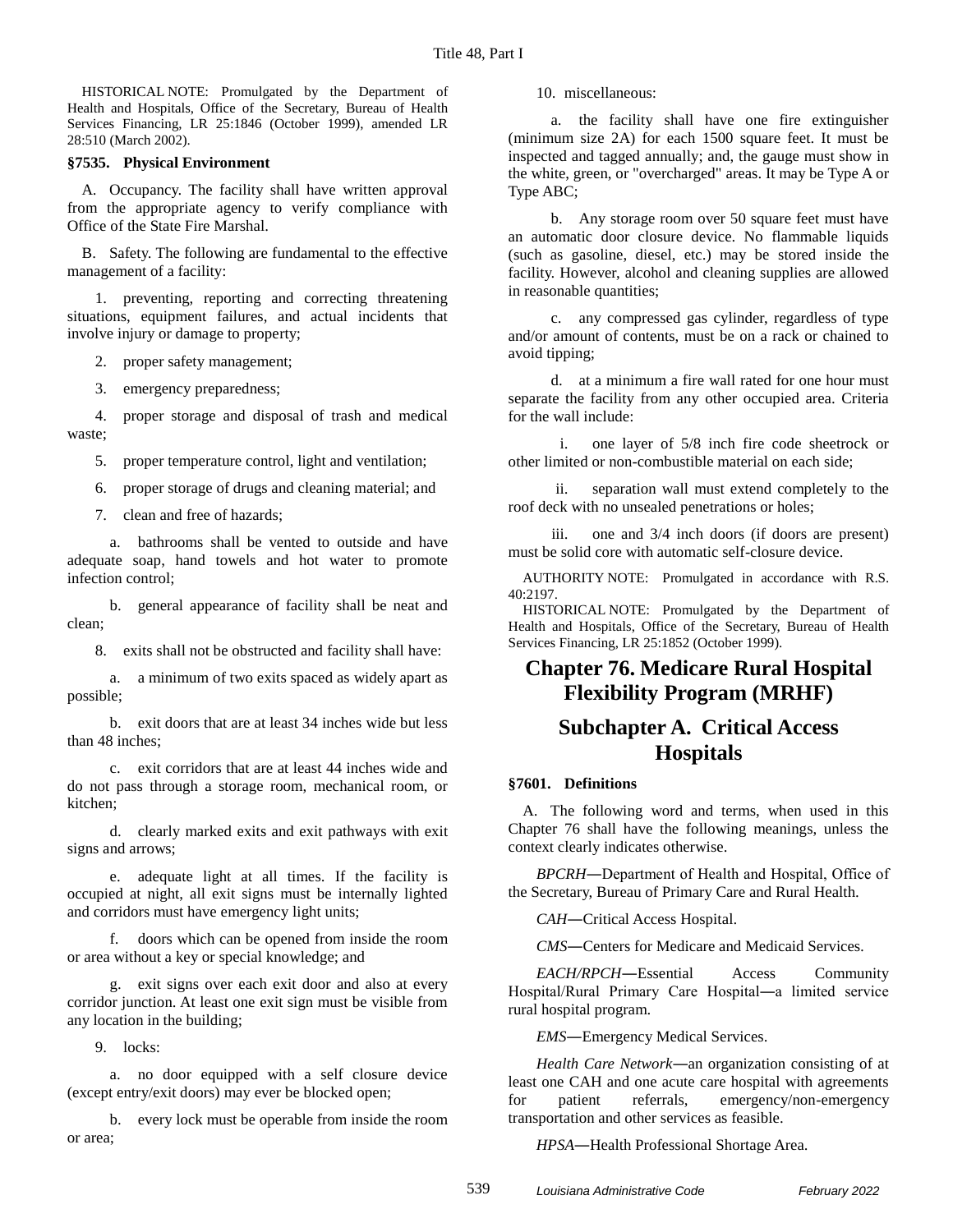*HSS*―Department of Health and Hospitals, Bureau of Health Services Financing, Health Standards Section.

*MRHF*―Medicare Rural Hospital Flexibility Program.

*MSA*―Metropolitan Statistical Area.

*MUA*―Medically Underserved Area designated by the federal Office of Shortage Designations.

*Necessary Provider*―a facility located in a primary care HPSA or MUA; or located in a parish in which the percentage of Medicare beneficiaries is higher than the percentage of Medicare beneficiaries residing in the state; or a facility located in a parish in which the percentage of the population under 100 percent of the federal poverty level is higher than the percentage of the state population under 100 percent of the federal poverty level or qualifies as a "rural hospital" under the Louisiana Rural Preservation Act.

*Not-for Profit*―incorporated as a non-profit corporate entity.

*Primary Care*―basic ambulatory health services that provide preventive, diagnostic and therapeutic care.

*Primary Care Physicians*―includes general, family and internal medicine, pediatrics and obstetrics/gynecology.

*QIO*―Quality Improvement Organization

*Public Hospital*―hospital supported by public funds including city, service district and state hospitals.

*Rural*―The CAH is located outside any area that is a Metropolitan Statistical Area, as defined by the Office of Management and Budget or qualifies as a rural hospital under the Louisiana Rural Preservation Act.

AUTHORITY NOTE: Promulgated in accordance with the Balanced Budget Act of 1997 (P.L. 105-33) and Title XVIII of the Social Security Act; amended by Medicare, Medicaid, SCHIP Balance Budget Refinement Act of 1999.

HISTORICAL NOTE: Promulgated by the Department of Health and Hospitals, Office of Management and Finance, Division of Research and Development, LR 25:1478 (August 1999), amended LR 26:1480 (July 2000), amended by the Department of Health and Hospitals, Office of the Secretary, Bureau of Primary Care and Rural Health, LR 32:99 (January 2006).

## **§7603. Criteria for Designation as a CAH**

A. A hospital must submit an application to the BPCRH and must meet the following criteria, or affirm that it can meet these criteria at the time of certification, to be designated as a CAH:

1. be a licensed hospital;

2. be currently participating in the Medicare program and meet applicable conditions of participation;

3. be located in a rural area:

a. may be a rural census tract in a Metropolitan Statistical Area as determined under the Goldsmith Modification, originally published in the *Federal Register* on February 27, 1992 and updated October 1, 2004; or

b. qualifies as a "rural hospital" under the Rural Preservation Act, RS 40:100.143;

4.a. be located more than a 35-mile drive or a 15-mile drive in mountainous terrain or areas with secondary roads, from the nearest hospital or CAH; or

b. be certified as a necessary provider by qualifying as a "rural hospital" under the Louisiana Rural Hospital Preservation Act RS 40:1300.143; and meeting at least one of the following:

i. be located in a primary care health professional shortage area (HPSA) or a medically underserved area (MUA); or

ii. be located in a parish in which the percentage of Medicare beneficiaries is higher than the percentage of Medicare beneficiaries residing in the state; or

be located in a parish in which the percentage of the population under 100 percent of the federal poverty level is higher than the percentage of the state population under 100 percent of the federal poverty level;

c. provide not more than 25 acute care inpatient beds or swing-beds, meeting such standards as the secretary may establish, for providing inpatient care that does not exceed, as determined on an annual, average basis, 96 hours per patient.

AUTHORITY NOTE: Promulgated in accordance with the Balanced Budget Act of 1997 (P.L. 105-33) and Title XVIII of the Social Security Act; amended by Medicare, Medicaid, SCHIP Balance Budget Refinement Act of 1999.

HISTORICAL NOTE: Promulgated by the Department of Health and Hospitals, Office of Management and Finance, Division of Research and Development, LR 25:1478 (August 1999), amended LR 26:1480 (July 2000), amended by the Departmetn of Health and Hospitals, Office of the Secretary, Bureau of Primary Care and Rural Health, LR 32:99 (January 2006)

## **§7609. Application Submission and Review**

A. A hospital that wishes to be designated as a CAH is required to submit an application to the BPCRH. Application forms may be requested and submitted by interested hospitals at any time following HCFA approval of the state's Rural Health Care Plan and application.

B. On receipt of an application, the BPCRH will conduct a review to determining the eligibility of the applicant hospital for conversion and consistency with the criteria for designation detailed in §7603.

C. The supporting information to be included with the application is:

1. documentation of ownership, including names of owners and percent of ownership;

2. board resolution to seek CAH certification;

3. documentation of Medicare participation;

4. notification from BPCRH that location is in a HPSA or MUA;

5. affirmation that 24-hour emergency medical care services and medical control agreements are available including information on staffing arrangements;